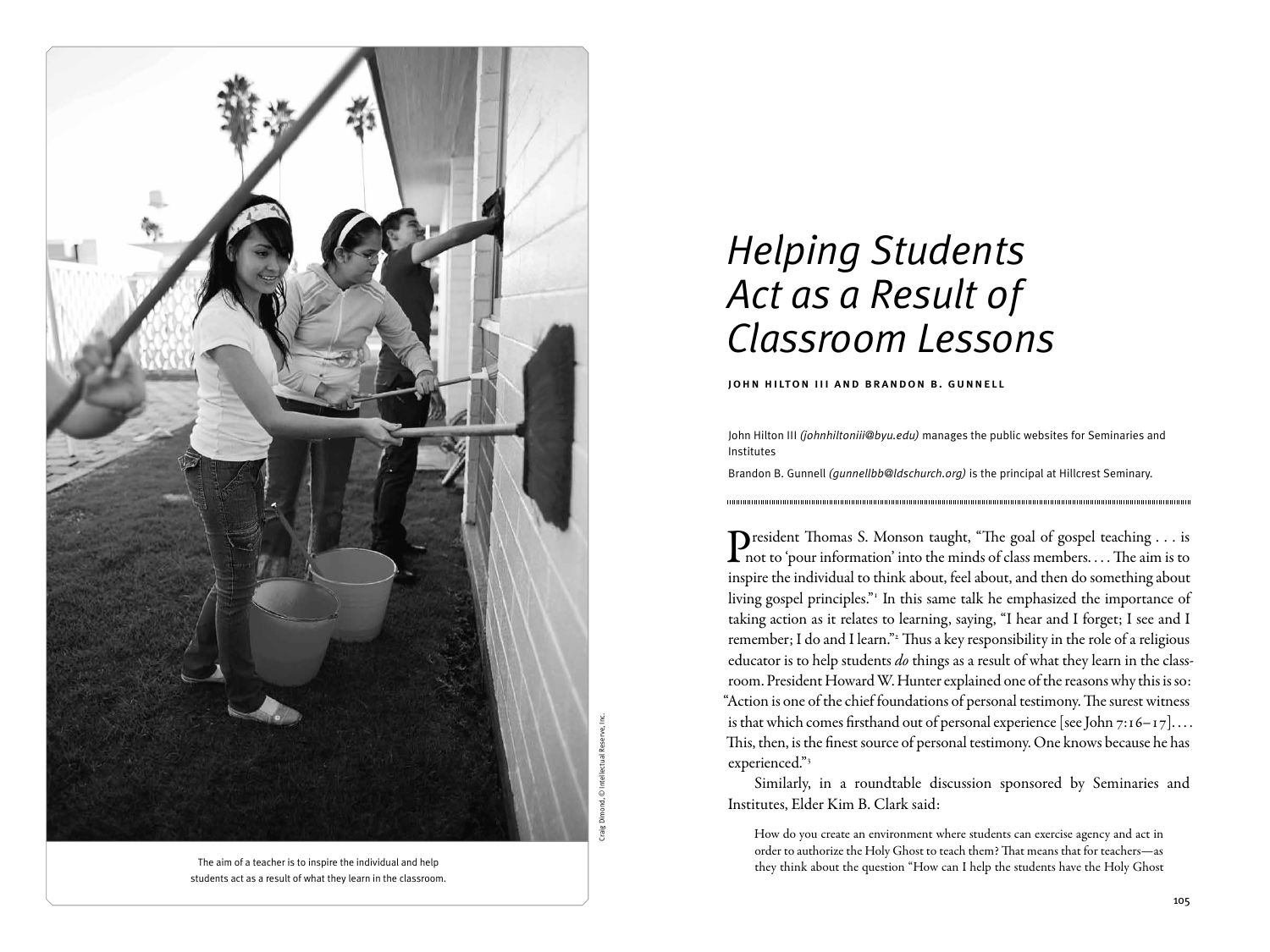more powerfully in their lives?"—it becomes a question of "Well, how can I create an environment or experiences where they can exercise their agency?"

One of the things that I think is so powerful, and we see it in the way missionaries are taught to teach, is teachers inviting students to make a commitment, to take some kind of purposeful action. It happens even when you're teaching calculus really anything—when you invite the student to make a commitment, to act in a certain way, or to undertake a certain set of activities by committing to do it. In that action the students then open their minds both to the Spirit and to the experiences that they are about to have. That's how they learn. . . .

I think when we give the students the opportunity to exercise their agency, it sort of opens them to change in their hearts and in their minds. It's an amazing thing to watch because you can really see the work of the Lord going on in that person.4

While serving as president of Ricks college, David A. Bednar gave a devotional address in which he focused on two lines of scripture that emphasize the importance of taking action as a result of learning. The first phrase was, "Act in doctrine" (D&C 101:78). After quoting this verse in the Doctrine and Covenants, President Bednar said, "Would you not normally think doctrine is something you study, something you learn, something you remember? It is interesting that the Lord in this revelation says doctrine is something you and I should *act in*. Ultimately, the Lord is interested not just in knowledge, but in spiritual intelligence—in applying what we know for righteous purposes."<sup>5</sup>

The second line he focused on came from John 3:21: "He that doeth truth cometh to the light." Speaking of this verse, President Bednar said, "Would you normally think of truth as something you do? The message from the Lord in this revelation is that truth is something we should *do*. Doctrine and principle are things we should *act in*. . . . You will find throughout the scriptures a pattern of knowledge being related to performing and doing and applying what we know for righteous purposes."6 Taking these foregoing quotes into account, it is clear that taking action should be a key outcome of students' participation in religious instruction.

#### **General Principles for Helping Students Act**

Sunday School general president Russell T. Osguthorpe said, "Elder David A. Bednar shared these three simple elements of effective teaching in a recent training meeting: (1) key doctrine, (2) invitation to action, and (3) promised blessings."7 The importance of the first point, teaching key doctrine, has been frequently emphasized.<sup>8</sup> It is clear that without an understanding of key doctrine, students will be much less likely to act. The next two elements

of effective teaching, invitation to act and promised blessings, are explicitly related to helping students act.

*Invitations to act.* The book *Preach My Gospel* states, "Rarely, if ever, should you talk to people or teach them without extending an invitation to do something that will strengthen their faith in Christ. . . . People will not likely change unless they are invited to do so."9 Brother Osguthorpe emphasized this importance of making frequent invitations, saying, "My question to each of us today is this: Is there anyone here who is receiving too many inspired invitations, invitations that help us improve? Is anyone's e-mail inbox overflowing with inspiring invitations? Is anyone's phone overloaded with text messages that invite us to come unto Christ? I don't think so. . . . We can all invite others to do what they really want to do but can't do without our help. And really, it's not that they can't do it—sometimes they just need to be invited."<sup>10</sup>

An important part of inviting students to act is following up on their commitments to act. *Preach My Gospel* states, "Extending an invitation without following up is like beginning a journey without finishing it or buying a ticket to a concert without going into the theater. Without the completed action, the commitment is hollow."11

*Promised blessings.* The third principle stated by Elder Bednar, "promised blessings," is perhaps the least discussed of the three elements of effective teaching. When ancient and modern prophets teach, they often promise blessings.12 *Preach My Gospel* states, "People need a reason to change their thoughts and actions. Promised blessings often provide powerful motivation to obey God. . . . As you testify of a commandment, talk about the blessings you have received from living that commandment. Promise those whom you teach that they can enjoy similar blessings."13

#### **Helping Students to Act**

Religious educators can, in a variety of ways, help students to act. Some find that assigning grades can be a helpful motivation. We, as seminary teachers, would like to share an approach we have tried.

Over the course of a semester we increased our focus on helping students act as a result of what they learned in class. We do not claim to have uncovered the most effective approach, and we do not suggest that others copy what we did. Our purpose in chronicling our efforts is simply to share our attempt to help students act, and more importantly, to let students share the impact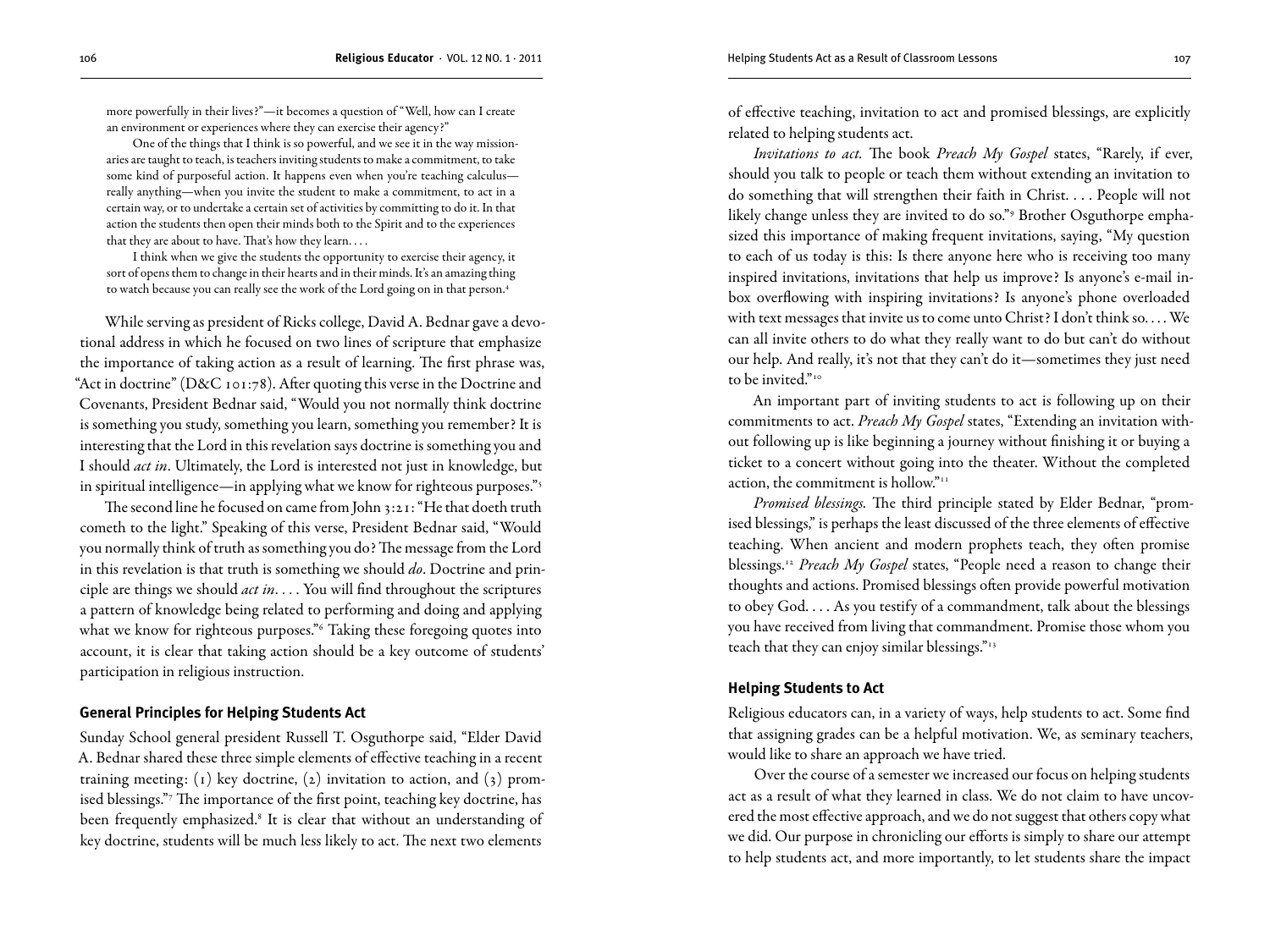it had on them. We hope that other religious educators will be able to use the principles that we discuss to develop their own ways of helping students act. Although our approach took place in a seminary classroom, we believe that religious educators in all settings will be able to adapt the ideas to the settings in which they teach.

We teach released-time seminary on a block (A-B) schedule. This means that we see our students two or three times each week. Together we teach eight classes. Our approach has been as follows:

When planning a lesson we would focus on the question, "What do we want our students to *do* as a result of the things they learn in this class?" Sometimes there would be one clear application; on other days there would be multiple. We called them "challenges" and would issue them at the end of every class.<sup>14</sup> We would often extend one specific invitation (e.g., "Find a way in the next forty-eight hours to stand as a witness of Christ") but also give students the option to choose their own challenge instead. We made sure that the last two minutes of class were reserved for making a clear invitation. Students were invited to write down this invitation or program it into their cell phones. At the beginning of the following class, students were given a 3  $\times$  5 card and had the opportunity to report on their challenge. Typically they put their names on the  $3 \times 5$  card, although they were told that if what they had done was personal, they could make their response anonymous or simply tell us it was personal. We found that rarely was the response so personal that the student chose to keep it anonymous. After students had reported in writing, they were given the opportunity to verbally report on their challenge by sharing with the class what they did and how they felt about it. This was an attempt to emphasize the promised blessings by having students hear from their peers how keeping commitments was helping them in their lives. Typically between one and five students would share their experience in applying the principle that had been taught in the previous class, and the whole process (including writing on the cards) usually took no more than five minutes of class time.

Table 1 illustrates statements about inviting, following up, and issuing promised blessings from *Preach My Gospel* and how we attempted to apply them in our classrooms.

#### **Table 1: Applications of Statements from** *Preach My Gospel*

| Statement from Preach My Gospel,<br>200                                                                                                                                                                                        | <b>Our Application</b>                                                                                                                                                                                                                                                                                                                                               |
|--------------------------------------------------------------------------------------------------------------------------------------------------------------------------------------------------------------------------------|----------------------------------------------------------------------------------------------------------------------------------------------------------------------------------------------------------------------------------------------------------------------------------------------------------------------------------------------------------------------|
| "Have them write their commitment on<br>something you leave with them, such as a<br>pamphlet or a card with your names and<br>phone number."                                                                                   | We gave students a sticky note or invited<br>them to tear out a piece of paper from their<br>notebook to remind themselves. Having<br>them write a note in their day planner or<br>program the invitation into their cell phone<br>was particularly effective. Students were<br>also given a wristband that said "I will go<br>and do" to help them remember to act. |
| "Make sure people know that you will make<br>brief, daily visits between teaching appoint-<br>ments. Explain that your purpose is to<br>support and help them. Give them an idea<br>of what you will do during those visits."  | We explained to students that these<br>invitations to act would be a regular part<br>of the beginning and end of each class. On<br>multiple occasions we shared prophetic<br>quotes regarding the importance of acting<br>as a result of what they learned in class.                                                                                                 |
| "Make specific notes in the Notes/To-do list<br>section of your planner to follow up<br>tomorrow on every commitment invitation<br>you have extended today."                                                                   | We made a note in our lesson plan or put a<br>PowerPoint slide into a presentation that<br>would remind us to follow up on the invita-<br>tion from the previous class.                                                                                                                                                                                              |
| "Help investigators identify the blessings<br>they have received as they have kept<br>their commitments. Especially help them<br>describe their feelings as the Spirit has tes-<br>tified of the truthfulness of the message." | We gave students opportunities to both<br>write down and vocally share what they<br>experienced when they acted on the invita-<br>tions. We often asked follow-up questions<br>such as, "How did you feel when you were<br>kind to your little brother?"                                                                                                             |
| "Compliment and encourage people who are<br>succeeding in keeping commitments<br>Sincerely and frequently praise them."                                                                                                        | Students were complimented when they<br>shared with the class. Additionally, we<br>would sometimes pull students aside and<br>compliment them on what they had written<br>down on their $3 \times 5$ card or write them a<br>brief note of encouragement                                                                                                             |
| "Express concern and disappointment when<br>people fail to keep their commitments and<br>thus fail to experience the blessings."                                                                                               | When students consistently failed to act,<br>we talked to them privately or wrote them a<br>note to encourage them to act on what they<br>were learning in class.                                                                                                                                                                                                    |

### **Results**

We used two ways to measure how this practice of invitation and follow-up influenced students' actions. First, we administered a survey (see appendix)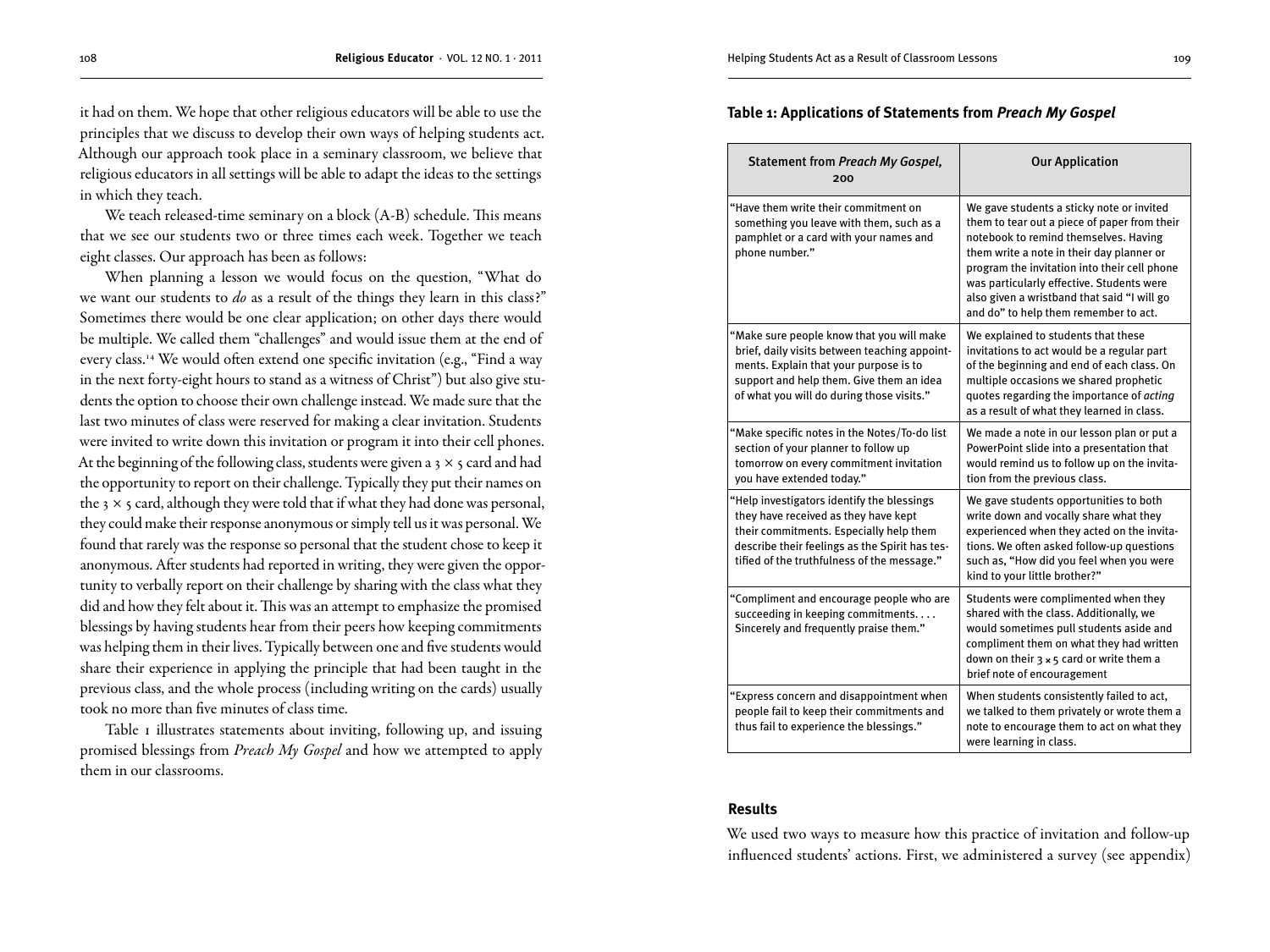to students at the end of the semester; and second, we kept track of student responses to the invitations to act.

In total, 203 students took the survey we administered. Eighty-six percent of these students said that receiving and reporting on these invitations helped them act on what they learned more than they normally would have. One student wrote, "I would have just gone on with my day and forgotten about seminary without the challenges. I even did that with challenges, but more often I was able to remember lessons because of challenges." Another student wrote, "Having a challenge makes me think about the lessons more often!"

Of the students surveyed, 88 percent said that receiving a specific invitation at the end of class was either "very helpful" or "somewhat helpful" in helping them act on what they had learned during class. Eighty-four percent said that reporting in writing in the next class was either "very helpful" or "somewhat helpful." Ninety-six percent of the students said that listening to other students say what they had done to fulfill the invitation to act was either "very helpful" or "somewhat helpful" in helping them act. A complete copy of the survey can be found in the appendix of this article.

In addition to the survey, we saved the  $3 \times 5$  cards on which students responded to the challenges. This was both to keep track of how many students acted on the invitations and to collect qualitative data to see the students describe their experiences with acting on principles discussed in class. The number of students who successfully completed challenges varied from class to class and also from invitation to invitation. For example, in one class only 11 percent of students took the invitation to visit the general conference website (http://lds.org/generalconference) to reread a conference talk. In this same class 88 percent of students completed the invitation to "do something this Christmas season that would more fully invite the Spirit of Christ into your life." Apparently some challenges were easier to complete than others.

One class focused on the importance of righteous traditions. Students were invited to start or strengthen a good new tradition or stop a bad tradition. This invitation was given just before a weekend so students had multiple days to act on it. What follows are responses from several members of one class. All comments are transcribed here as written down on the students'  $3 \times$  5 cards, with the exception of minor correction of spelling or grammatical errors and changing of students' names.

- I've never really started the tradition of reading the scriptures every day. But now that I have, I hope to continue it for the rest of my life. Although I'm not perfect and have missed a few days, I am back on track again. It's become a great tradition.
- • I used to fall asleep in seminary all the time because I felt that I could because not listening would not affect my GPA. I am stopping this altogether and will not sleep in class.
- • I started a good tradition because of Maria. I began to pray on my knees and *only* on my knees. I had a bad tradition of kneeling by my bedside and flopping half of my body onto the bed and would end up falling asleep. I now only kneel, and it helps my prayers out a lot. One tradition I want to pick up on is one Chelsea does: every Sunday she writes letters to people. [It is interesting to note that when the author of this statement references Maria and Chelsea, he is referring to things they verbally shared with the class regarding previous challenges.]
- • I had a tradition of skipping Sunday School. I went, and I am not sure of what is to come because of that, but I am glad I went.
- • I always did my homework on Sunday, and that was something I wanted to stop. So this week I did all my homework Saturday, and Sunday was so peaceful.
- • I put a set of scriptures next to my bed to make sure I wouldn't forget to read them.
- • I've started going to church (or at least trying to) thirty minutes early. And last Sunday I was there forty-five minutes early.
- • I started reading my scriptures at night because I have no time to in the morning. I am also starting to say my personal prayers. It has made me feel whole. I love that feeling.
- • I decided to start a tradition to serve someone every day. Yesterday I gave someone a ride home. Although holding doors is great, I want to try and do things that will significantly bless the lives of the people I serve.
- My bad tradition was not always helping my family and saying my things were more important. But I put others before myself this week, and I realized that's what I should be doing.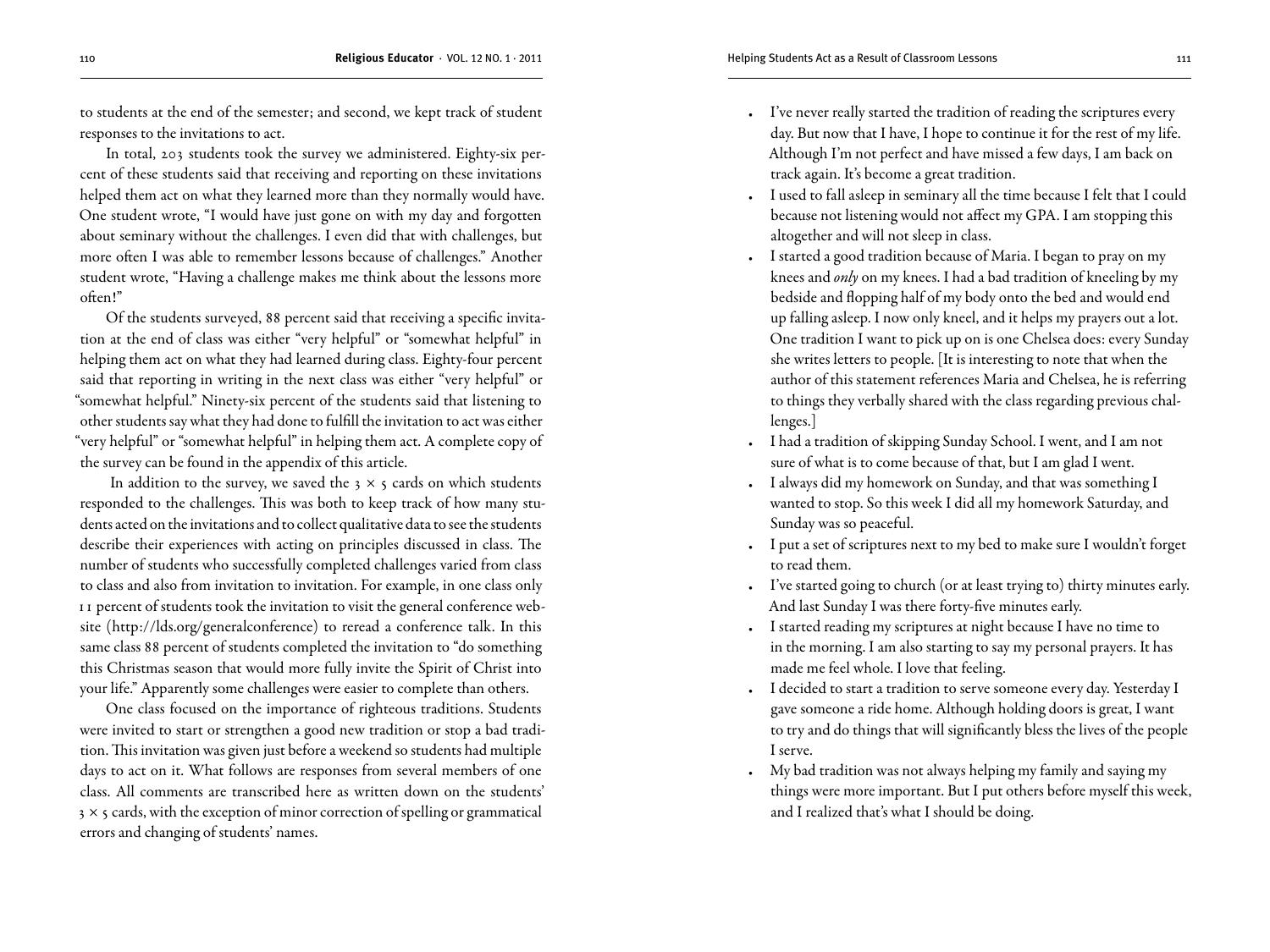Of course, not all responses were helpful or successful. For example, a student wrote:

• I totally forgot. I've been so busy with relatives coming over and stuff. I guess my bad tradition is not fully doing the challenges.

Some invitations to act occurred multiple times throughout the semester. For example, one theme we looked for was how prophets in the Book of Mormon pray. At various times we found principles such as praying for others, including enemies (see 1 Nephi 1:5; 2 Nephi 33:3; Enos 1:11), praying with *all* your heart (see 1 Nephi 1:5; Enos 1:2), kneeling to pray (see Enos 1:4), and praying in a special place (see 1 Nephi 17:7; 18:3; Enos 1:3). The following are responses that came from students in different classes as they responded to invitations (given at various times) to "pray like a Book of Mormon prophet."

- • My challenge was to make all my prayers "mighty prayers." I never realized how I just recite my prayers instead of really thinking about what I'm saying. I feel like this really helped.
- I tried to follow the example of Enos to pray for myself, friends, and enemies. It made it easier to focus on what I was saying.
- • I prayed in my backyard, in a special place. It was *way* cool. There were no distractions and it was very fulfilling.
- • I prayed for the first time in two weeks, and I prayed on my knees instead of in my bed.
- • I prayed last night with my family, and I said the prayer. I prayed about things I've never prayed about before, and when I finished I felt very humble.
- • I did pray like a prophet, and it was like I was talking to God on the phone, as in I could feel it stronger. And I knew he was listening.
- • I've been praying on my knees lately. I used to just turn over in bed but not anymore. I've also been praying more for the kid that stole my iPod.
- • I prayed for the person that cut me off in traffic—and for the two people I accidentally cut off. It helped me to not get angry.
- • A lady at my ward lost her keys. I helped her but we couldn't find her keys. Then she went back to her car. While she was walking, I knelt in a room and prayed for her to find her keys. Then I walked outside to

see what had happened. She found her keys. So because of my prayer for her, she found her keys.

- • I have been kneeling for the first time, and my prayers have been a ton better.
- • I took the challenge to pray vocally. I found that I stayed focused more, and I could feel the Holy Ghost.
- • I prayed like a prophet. I went to the Jordan River Utah Temple and prayed and listened!

#### **Benefits Seen**

We noticed several benefits from our focus on inviting students to act. Significantly, it appears that this approach helped students act and consequently helped principles taught in class sink deeper into their hearts. We believe that hearing students talk about how fulfilling an invitation to act had blessed their lives encourages other students to act. In addition, reading the students' responses from the challenge helped us get to know each student more personally and also alerted us to students who needed extra attention.

One difficulty associated with the system we implemented was that it took planning to make sure we had a specific invitation for the students and followed up with them. But the reality is that it did not take too much time, and we felt that issuing and following up on invitations to act was helping us with a core purpose of gospel teaching—"to inspire the individual to think about, feel about, and then do something about living gospel principles."<sup>15</sup>

Another difficulty with the approach we took was that it was sometimes hard to tell if students had done something as a result of the invitation or if they were writing down things they would have done anyway. For example, if there had been an invitation to serve others, when students came to class the next day and wrote down, "I set the table for my sister," it would be hard to tell if they consciously did that as a result of the seminary challenge. Ultimately we determined that it was not bad for students to fulfill the challenge unconsciously, and that having the time to write about it the next day could solidify in their minds the blessings that came as a result of that action.

We found that the consistency of issuing and reporting on invitations to act helped the students fulfill them. At first, many students forgot; however, as they began to sense that it was an ongoing part of class, more students remembered. We also believe that having students write their names on the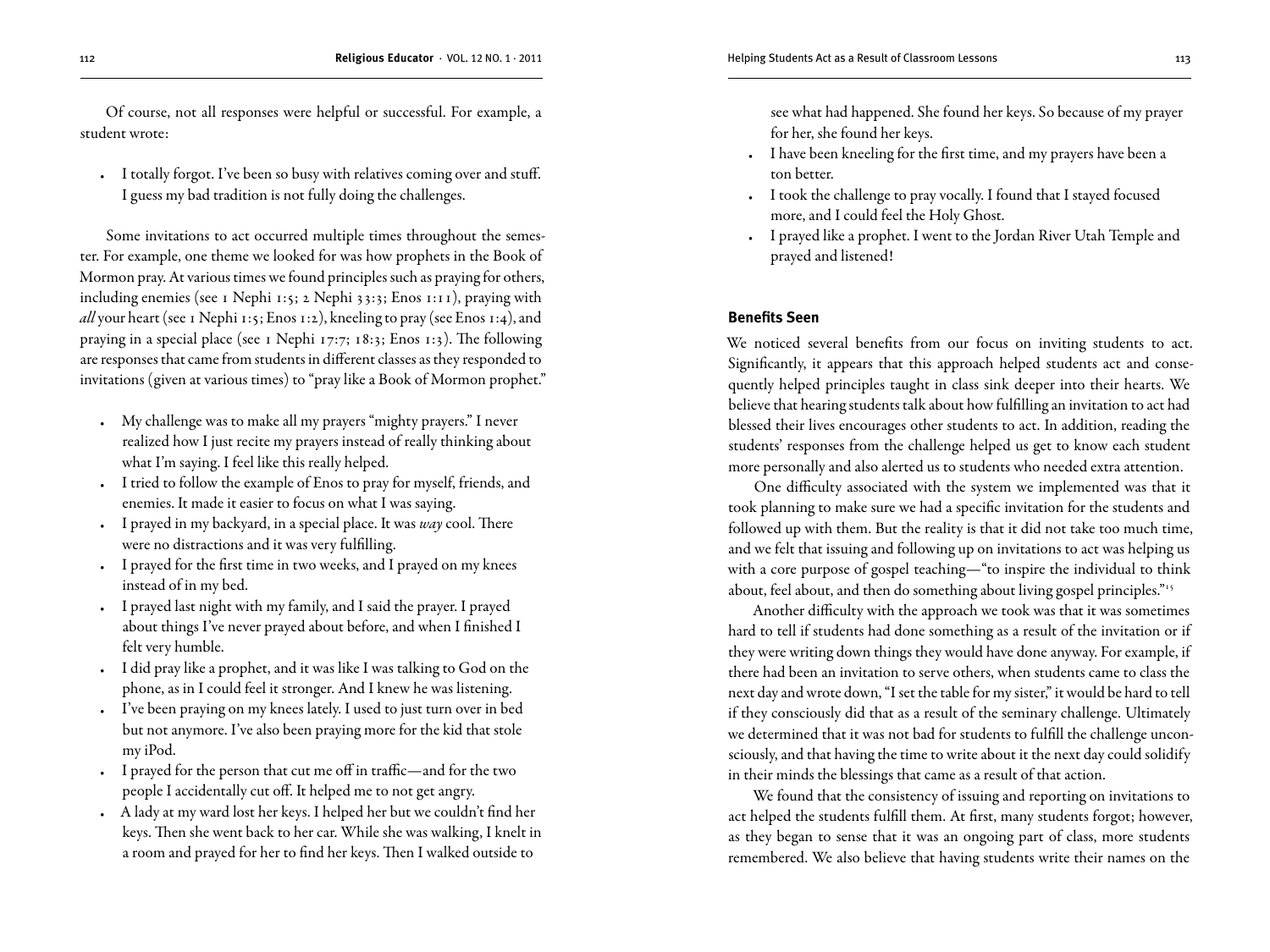$3 \times 5$  card increased the accountability students felt. There are many ways our approach could be improved. For example, we could have involved parents by letting them know about the invitations we were giving. Another approach we did not try that might have been effective was having students send each other text messages as reminders to accomplish the challenges.

#### **Conclusion**

One of the most important things religious educators can do is invite students to act on the doctrines and principles presented in class. Elder David A. Bednar discussed the importance of helping people act in terms of parentchild relationships. Consider how the following quotation could be applied to the teacher-student relationship:

We put way too much importance on what we say. We think that by telling people things that somehow that will connect and get inside. My observation is that the role of a parent [teacher] includes talking and telling, but it extends beyond that to inviting a child [student] to act in accordance with truth. And only when the child [student] acts in accordance with the truth that has been explained or taught can the child [student] come to know for himself or herself the truthfulness of what they have heard and what they are doing. . . . It's only when in that process of communicating, loving, and working with a child [student] you help them act in accordance with truth that they get it for themselves. It moves from their head to their heart.<sup>16</sup>

We hope our attempts to invite students to act can assist other teachers in helping their students act as a result of doctrines and principles taught in class. We believe that as principles of invitations and promised blessings are implemented, more students will act as a result of what they learn in class and this action will help the gospel penetrate their hearts and lead them to increased conversion.

#### **Appendix: Survey**

What follows is the survey administered to the students as well as the quantitative results. The qualitative responses are not included due to space requirements; however, they can be obtained by contacting the authors of this paper.

#### **Survey about "The Challenges"**

This semester we have focused on the importance of taking action as a result of what we learn in class. We want to know if the things we have done have been helpful to you. Please honestly answer the following questions:

- 1. How helpful were each of the following activities for you in terms of helping you *to act* on what we learned in class?
	- a. Receiving a specific challenge at the end of class of something you could do.

| ii. Somewhat helpful 46%                                                       |  |
|--------------------------------------------------------------------------------|--|
|                                                                                |  |
|                                                                                |  |
| v. No answer $\dots\dots\dots\dots\dots\dots\dots\dots\dots\dots\dots\dots1\%$ |  |

b. Having the opportunity to give yourself your own "personal challenge."

| ii. Somewhat helpful 44%                     |
|----------------------------------------------|
|                                              |
|                                              |
| v. Did not give myself personal challenges5% |

vi. No answer. . 1%

## c. Writing down the challenge on a piece of paper or typing it

|    | into your cell phone to help you remember it.                      |
|----|--------------------------------------------------------------------|
|    |                                                                    |
|    | ii. Somewhat helpful 33%                                           |
|    | iii. Not very helpful12%                                           |
|    |                                                                    |
|    | v. Did not write challenges to remind myself6%                     |
|    |                                                                    |
| d. | Reporting in writing on a $3 \times 5$ card during the next class. |
|    |                                                                    |
|    | ii. Somewhat helpful 42%                                           |

iv. Not helpful. . 3%